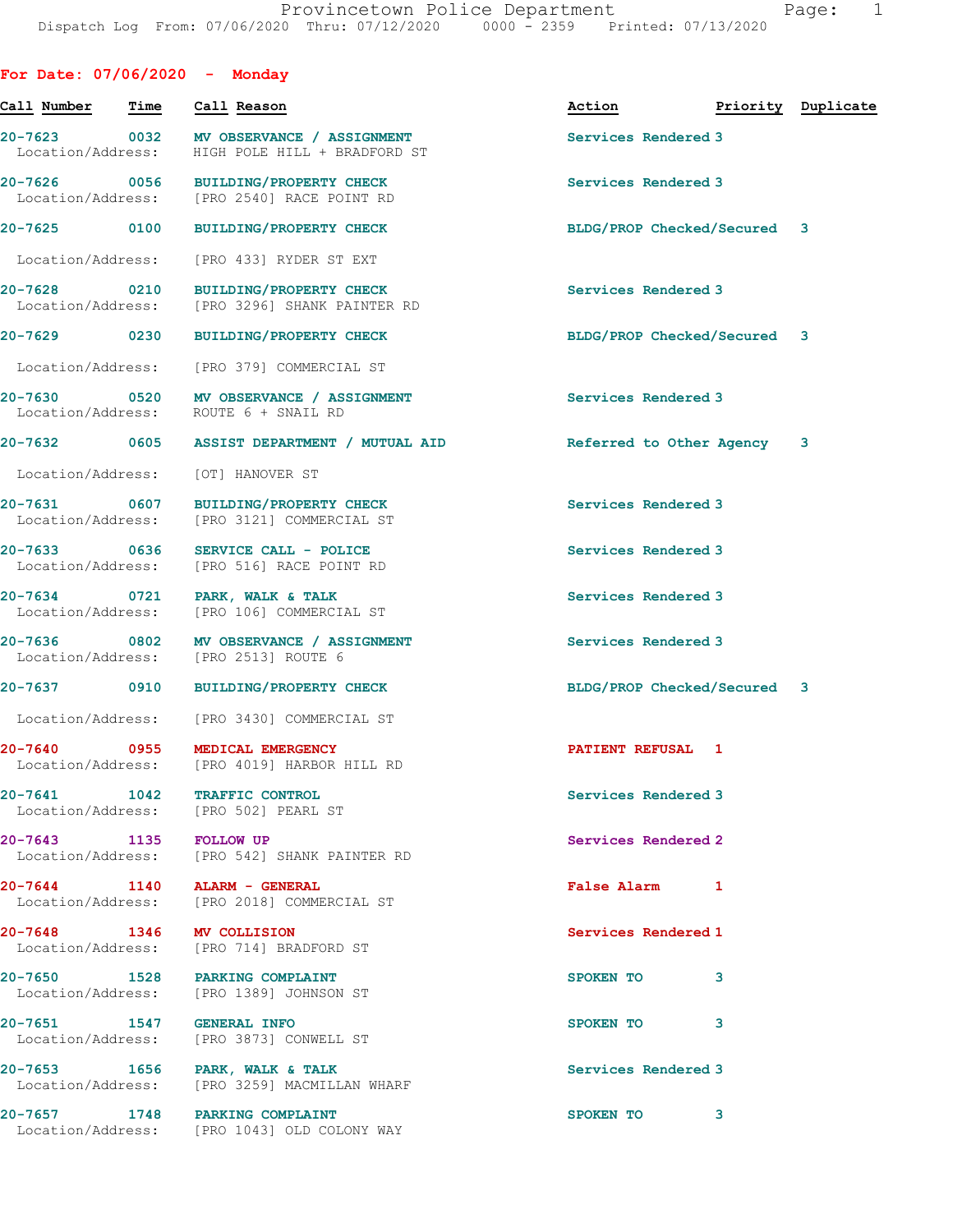Location/Address: [PRO 3611] CAPTAIN BERTIES WAY 20-7664 1950 ALARM - GENERAL False Alarm 1 [PRO 2080] BLUEBERRY AVE

20-7665 2021 ALARM - GENERAL 1 20 No Action Required 1

20-7663 1958 BUILDING/PROPERTY CHECK BLDG/PROP Checked/Secured 3

Location/Address: [PRO 4136] BRADFORD ST

Location/Address: [PRO 1051] PILGRIM HEIGHTS RD

20-7666 2028 MV STOP VERBAL WARNING 3 Location/Address: ROUTE 6 + SANDY HILL LN

20-7667 2050 MV STOP VERBAL WARNING 3 Location/Address: [PRO 2577] BRADFORD ST

20-7669 2109 HAZARDS Could Not Locate 2 Location/Address: [PRO 858] COMMERCIAL ST

20-7670 2204 MV STOP Citation / Warning Issued 3

Location/Address: [PRO 106] COMMERCIAL ST

20-7671 2204 BUILDING/PROPERTY CHECK BLDG/PROP Checked/Secured 3

Location/Address: [PRO 3443] COMMERCIAL ST

20-7673 2222 BUILDING/PROPERTY CHECK BLDG/PROP Checked/Secured 3 Location/Address: [PRO 3259] MACMILLAN WHARF

20-7677 2336 BUILDING/PROPERTY CHECK BLDG/PROP Checked/Secured 3

Location/Address: [PRO 182] COMMERCIAL ST

## For Date: 07/07/2020 - Tuesday

| Location/Address:                 | SHANK PAINTER RD + CAPTAIN BERTIES WAY                            | Services Rendered 3         |  |
|-----------------------------------|-------------------------------------------------------------------|-----------------------------|--|
| Location/Address:                 | 20-7679 0009 BUILDING/PROPERTY CHECK<br>[PRO 2483] COMMERCIAL ST  | Services Rendered 3         |  |
| 20-7680 0028<br>Location/Address: | <b>BUILDING/PROPERTY CHECK</b><br>[PRO 2490] PROVINCELANDS RD     | Services Rendered 3         |  |
| 20-7682 0104<br>Location/Address: | <b>BUILDING/PROPERTY CHECK</b><br>[PRO 433] RYDER ST EXT          | Services Rendered 3         |  |
| 0207<br>$20 - 7683$               | <b>BUILDING/PROPERTY CHECK</b>                                    | BLDG/PROP Checked/Secured 3 |  |
|                                   | Location/Address: [PRO 530] SHANK PAINTER RD                      |                             |  |
| Location/Address:                 | 20-7684 0221 MV OBSERVANCE / ASSIGNMENT<br>[PRO 2494] BRADFORD ST | Services Rendered 3         |  |
| 20-7685 0230<br>Location/Address: | <b>BUILDING/PROPERTY CHECK</b><br>[PRO 57] BRADFORD ST            | Services Rendered 3         |  |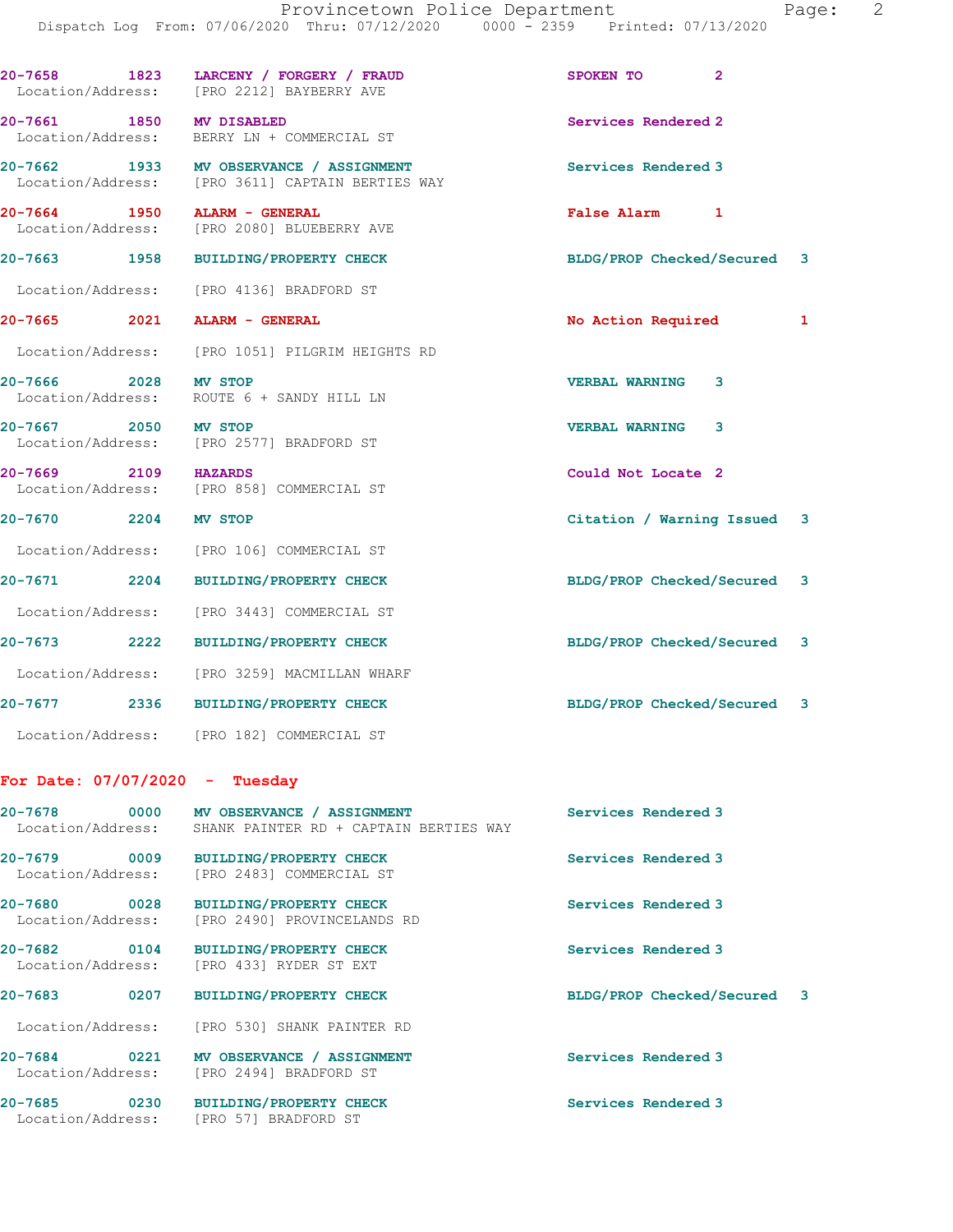|                                  |      | Dispatch Log From: 07/06/2020 Thru: 07/12/2020 0000 - 2359 Printed: 07/13/2020 |                             |   |
|----------------------------------|------|--------------------------------------------------------------------------------|-----------------------------|---|
| $20 - 7686$                      |      | 0321 BUILDING/PROPERTY CHECK                                                   | BLDG/PROP Checked/Secured 3 |   |
|                                  |      | Location/Address: [PRO 1886] BRADFORD ST                                       |                             |   |
|                                  |      | 20-7687 0353 MEDICAL EMERGENCY                                                 | Transported to Hospital 1   |   |
| Location/Address:                |      | [PRO 2905] HOWLAND ST                                                          |                             |   |
| 20-7688 0421                     |      | BUILDING/PROPERTY CHECK                                                        | BLDG/PROP Checked/Secured 3 |   |
|                                  |      | Location/Address: [PRO 1645] HARRY KEMP WAY                                    |                             |   |
|                                  |      | 20-7690 0525 MV OBSERVANCE / ASSIGNMENT<br>Location/Address: [PRO 521] ROUTE 6 | Services Rendered 3         |   |
| 20-7691 0528                     |      | <b>BUILDING/PROPERTY CHECK</b>                                                 | BLDG/PROP Checked/Secured 3 |   |
|                                  |      | Location/Address: [PRO 545] SHANK PAINTER RD                                   |                             |   |
| 20-7692 0554                     |      | SERVICE CALL - POLICE<br>Location/Address: [PRO 516] RACE POINT RD             | Services Rendered 3         |   |
|                                  |      | 20-7693 0558 MV OBSERVANCE / ASSIGNMENT<br>Location/Address: RACE POINT RD     | Services Rendered 3         |   |
|                                  |      | 20-7694 0724 ANIMAL CALL<br>Location/Address: [PRO 3296] SHANK PAINTER RD      | Services Rendered 2         |   |
|                                  |      | 20-7696 0916 LOST PROPERTY<br>Location/Address: [PRO 542] SHANK PAINTER RD     | Services Rendered 3         |   |
|                                  |      | 20-7697 0923 ALARM - FIRE                                                      | No Action Required          | 1 |
|                                  |      | Location/Address: [PRO 346] COMMERCIAL ST                                      |                             |   |
|                                  |      | 20-7698 0954 BUILDING/PROPERTY CHECK                                           | BLDG/PROP Checked/Secured 3 |   |
|                                  |      | Location/Address: [PRO 3287] ROUTE 6                                           |                             |   |
|                                  |      | 20-7700 1024 ANIMAL CALL<br>Location/Address: [PRO 858] COMMERCIAL ST          | <b>GONE ON ARRIVAL 2</b>    |   |
| 20-7701                          | 1102 | <b>PARKING COMPLAINT</b><br>Location/Address: [PRO 2489] BRADFORD ST           | SPOKEN TO<br>3              |   |
| 20-7702                          | 1126 | MEDICAL EMERGENCY                                                              | Transported to Hospital     | 1 |
|                                  |      | Location/Address: [PRO 1481] MECHANIC ST                                       |                             |   |
| $20 - 7704$<br>Location/Address: | 1152 | SERVE PROTECTION ORDER<br>[PRO 2198] FRANKLIN ST                               | Could Not Locate 2          |   |
| 20-7706                          |      | 1257 FOLLOW UP<br>Location/Address: [PRO 542] SHANK PAINTER RD                 | Services Rendered 2         |   |
| $20 - 7707$                      | 1341 | MEDICAL EMERGENCY                                                              | Transported to Hospital     | 1 |
|                                  |      | Location/Address: [PRO 440] HARRY KEMP WAY                                     |                             |   |
| 20-7711                          | 1733 | MEDICAL EMERGENCY                                                              | Transported to Hospital     | 1 |
|                                  |      | Location/Address: [PRO 733] BRADFORD ST                                        |                             |   |
| 20-7712                          | 1736 | MEDICAL EMERGENCY                                                              | Transported to Hospital     | 1 |
| Location/Address:                |      | [PRO 139] COMMERCIAL ST                                                        |                             |   |
| 20-7713<br>Location/Address:     | 1745 | PARKING COMPLAINT<br>[PRO 75] CAPTAIN BERTIES WAY                              | Services Rendered 3         | 7 |
| 20-7715                          | 1758 | DISTURBANCE - FIGHT / ARGUMENT                                                 | Services Rendered 1         |   |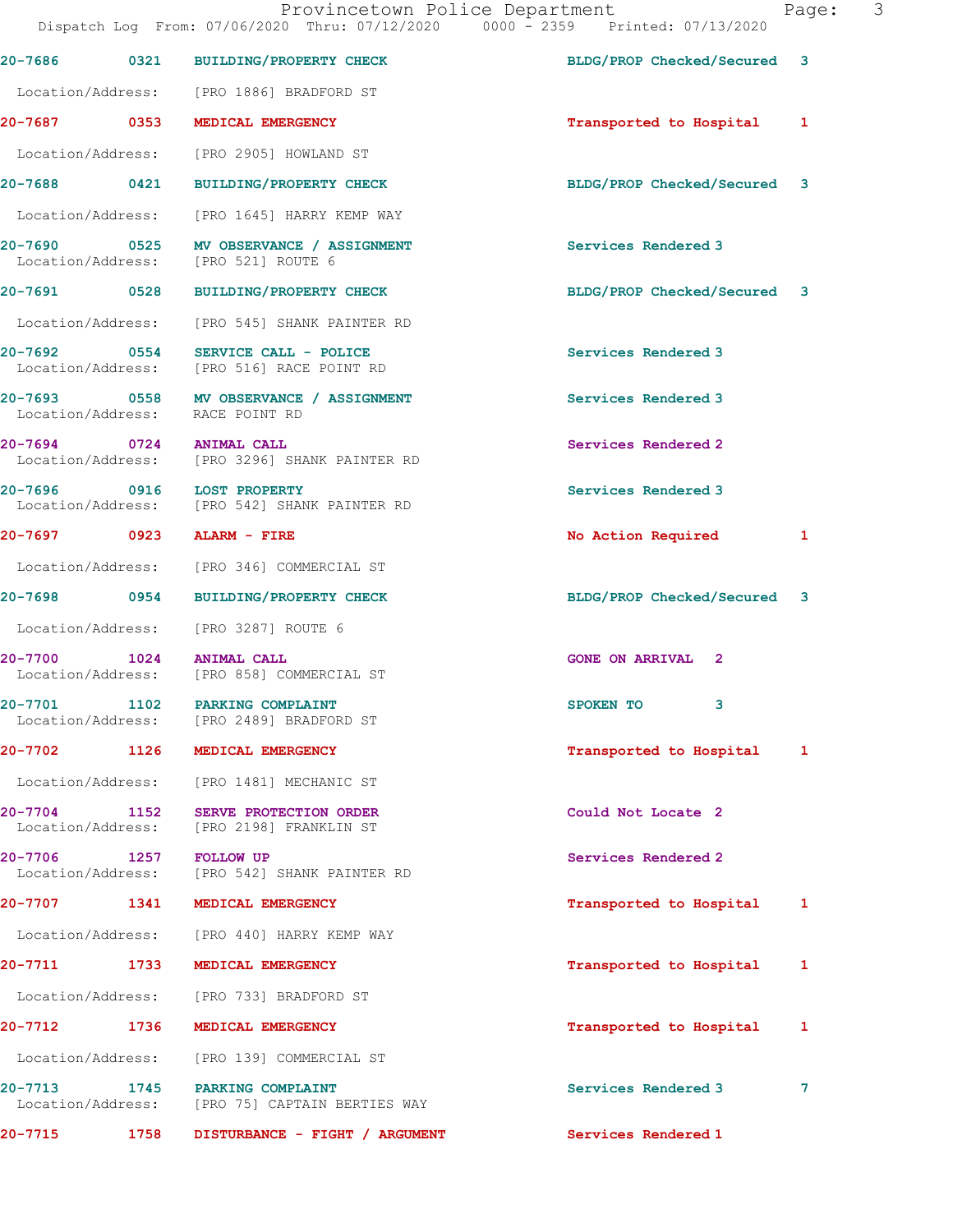|                                                   | Provincetown Police Department<br>Dispatch Log From: 07/06/2020 Thru: 07/12/2020 0000 - 2359 Printed: 07/13/2020 | 4<br>Page:                  |
|---------------------------------------------------|------------------------------------------------------------------------------------------------------------------|-----------------------------|
|                                                   | Location/Address: [PRO 3276] COMMERCIAL ST                                                                       |                             |
| 20-7716 1814 MV COLLISION                         | Location/Address: [PRO 1328] COMMERCIAL ST                                                                       | Services Rendered 1         |
| 20-7718 1931 MV STOP                              | Location: [PRO 3431] LOPES SQUARE                                                                                | <b>VERBAL WARNING 3</b>     |
|                                                   | 20-7719 1943 PARK, WALK & TALK<br>Location/Address: [PRO 3259] MACMILLAN WHARF                                   | Services Rendered 3         |
| 20-7721 2117 MV STOP<br>Location/Address: ROUTE 6 |                                                                                                                  | VERBAL WARNING 3            |
|                                                   | 20-7720 2126 MV OBSERVANCE / ASSIGNMENT                                                                          | No Action Required<br>3     |
|                                                   | Location/Address: ROUTE 6 + SNAIL RD                                                                             |                             |
|                                                   | 20-7722 2141 PARKING COMPLAINT<br>Location/Address: [PRO 526] RYDER ST EXT                                       | Services Rendered 3         |
| 20-7723 2143 MV STOP<br>Location/Address: ROUTE 6 |                                                                                                                  | <b>VERBAL WARNING</b><br>3  |
| 20-7724 2159 MV COMPLAINT                         | Location/Address: COMMERCIAL ST + JOHNSON ST                                                                     | <b>GONE ON ARRIVAL 2</b>    |
| 20-7726 2210                                      | BUILDING/PROPERTY CHECK                                                                                          | BLDG/PROP Checked/Secured 3 |
| Location/Address:                                 | MASONIC PL                                                                                                       |                             |
|                                                   | 20-7725 2218 BUILDING/PROPERTY CHECK<br>Location/Address: [PRO 3259] MACMILLAN WHARF                             | Services Rendered 3         |
|                                                   | 20-7727 2337 BUILDING/PROPERTY CHECK                                                                             | BLDG/PROP Checked/Secured 3 |
|                                                   | Location/Address: [PRO 197] COMMERCIAL ST                                                                        |                             |
| 20-7729 2356 911 - GENERAL                        | Location/Address: [PRO 526] RYDER ST EXT                                                                         | Services Rendered 1         |
| For Date: $07/08/2020 -$ Wednesday                |                                                                                                                  |                             |
| 20-7728 0001                                      | MV OBSERVANCE / ASSIGNMENT<br>Location/Address: ROUTE 6 + CONWELL ST                                             | Services Rendered 3         |
|                                                   | 20-7730 0032 ASSIST DEPARTMENT / MUTUAL AID<br>Location/Address: [TRU] BAY VILLAGE RD                            | Services Rendered 3         |
|                                                   | 20-7732 0056 MV OBSERVANCE / ASSIGNMENT<br>Location/Address: [PRO 4041] BRADFORD ST                              | Services Rendered 3         |
| 0219<br>20-7734                                   | BUILDING/PROPERTY CHECK                                                                                          | BLDG/PROP Checked/Secured 3 |
|                                                   | Location/Address: [PRO 3489] COMMERCIAL ST                                                                       |                             |
| 20-7735 0225                                      | BUILDING/PROPERTY CHECK                                                                                          | BLDG/PROP Checked/Secured 3 |
| Location/Address:                                 | [PRO 3430] COMMERCIAL ST                                                                                         |                             |
| 20-7736 0312<br>Location/Address:                 | <b>NOISE COMPLAINT</b><br>[PRO 1854] WEST VINE ST                                                                | SPOKEN TO<br>3              |
| 20-7737 0402 ALARM - GENERAL                      | Location/Address: [PRO 2018] COMMERCIAL ST                                                                       | False Alarm 1               |
|                                                   | 20-7738 0457 MV OBSERVANCE / ASSIGNMENT<br>Location/Address: ROUTE 6 + SNAIL RD                                  | Services Rendered 3         |
| 20-7739<br>0546                                   | MV OBSERVANCE / ASSIGNMENT                                                                                       | Services Rendered 3         |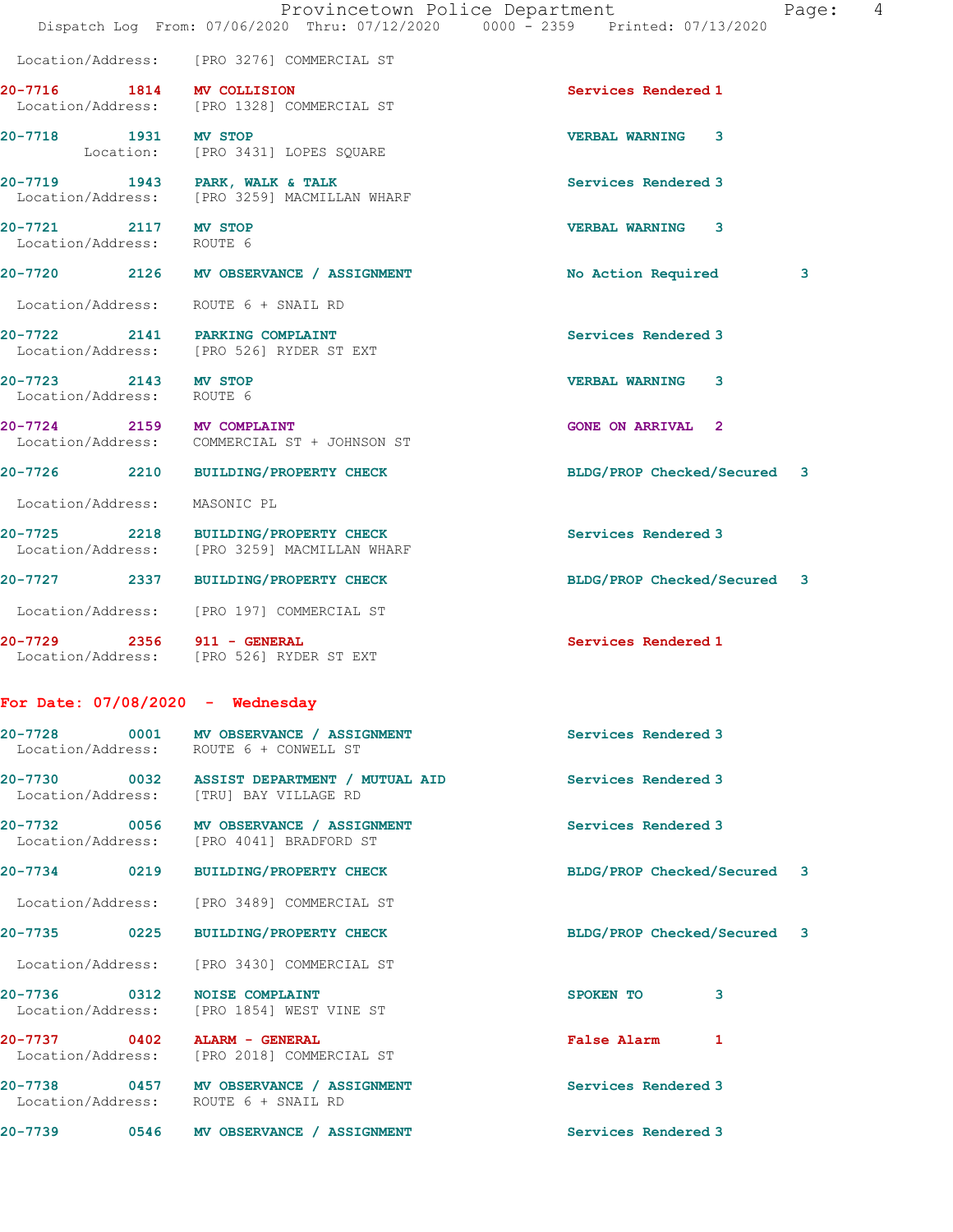|                                                          | Dispatch Log From: 07/06/2020 Thru: 07/12/2020 0000 - 2359 Printed: 07/13/2020      | Provincetown Police Department<br>Page: 5 |  |
|----------------------------------------------------------|-------------------------------------------------------------------------------------|-------------------------------------------|--|
|                                                          | Location/Address: [PRO 530] SHANK PAINTER RD                                        |                                           |  |
| 20-7740 0611 MV COMPLAINT                                | Location/Address: [PRO 1269] ALDEN ST                                               | SPOKEN TO<br>$\mathbf{2}$                 |  |
|                                                          | 20-7742 0621 MV STOP<br>Location/Address: [PRO 516] RACE POINT RD                   | SPOKEN TO<br>3                            |  |
|                                                          | 20-7743 0623 SERVICE CALL - POLICE<br>Location/Address: [PRO 516] RACE POINT RD     | Services Rendered 3                       |  |
| 20-7744 0715 ALARM - GENERAL                             | Location/Address: [PRO 3201] MONTELLO ST                                            | False Alarm 1                             |  |
| 20-7746 0756 MV COLLISION<br>Refer To Accident: 20-27-AC | Location/Address: [PRO 3335] COMMERCIAL ST                                          | Services Rendered 1                       |  |
|                                                          | 20-7747 0910 SERVICE CALL - POLICE<br>Location/Address: [PRO 56] BRADFORD ST        | Services Rendered 3                       |  |
|                                                          | 20-7748 0957 MEDICAL EMERGENCY<br>Location/Address: [PRO 3491] STABLE PATH          | <b>PATIENT REFUSAL 1</b>                  |  |
|                                                          | 20-7749 1020 MV OBSERVANCE / ASSIGNMENT<br>Location/Address: [PRO 3440] ROUTE 6     | <b>VERBAL WARNING 3</b>                   |  |
|                                                          | 20-7750 1020 MV STOP<br>Location/Address: ROUTE 6 + SNAIL RD                        | <b>VERBAL WARNING</b><br>3                |  |
| 20-7753 1112 ALARM - GENERAL                             | Location/Address: [PRO 389] COMMERCIAL ST                                           | False Alarm 1                             |  |
| 20-7755 1201 PARKING COMPLAINT                           | Location/Address: [PRO 3094] COMMERCIAL ST                                          | SPOKEN TO<br>3                            |  |
|                                                          | 20-7757 1304 MV OBSERVANCE / ASSIGNMENT<br>Location/Address: ROUTE 6 + SNAIL RD     | Services Rendered 3                       |  |
|                                                          | 20-7758 1306 PARKING COMPLAINT<br>Location/Address: [PRO 2915] WEST VINE ST         | SPOKEN TO 3                               |  |
| 20-7759 1331 DISORDERLY                                  | Location/Address: [PRO 3335] COMMERCIAL ST                                          | Services Rendered 1                       |  |
| 20-7760 1335 ASSIST CITIZEN                              | Location/Address: [PRO 2540] RACE POINT RD                                          | Services Rendered 3                       |  |
|                                                          | 20-7761 1337 COMPLAINT - GENERAL<br>Location/Address: [PRO 414] CONWELL ST          | SPOKEN TO 3                               |  |
| 20-7762 1341 LOST PROPERTY                               | Location/Address: [PRO 542] SHANK PAINTER RD                                        | Services Rendered 3                       |  |
| 20-7763 1424 MEDICAL EMERGENCY                           |                                                                                     | Transported to Hospital 1                 |  |
|                                                          | Location/Address: [PRO 658] MOZART AVE                                              |                                           |  |
|                                                          | $20-7764$ 1427 COMPLAINT - GENERAL<br>Location/Address: [PRO 3296] SHANK PAINTER RD | Services Rendered 3                       |  |
| 20-7766 1457 911 - GENERAL                               |                                                                                     | Referred to Other Agency 1                |  |
|                                                          | Location/Address: [PRO 2551] PROVINCELANDS RD                                       |                                           |  |
| 20-7767 1525 MV STOP                                     | Location/Address: [PRO 105] COMMERCIAL ST                                           | VERBAL WARNING 3                          |  |
| 20-7768 1536 PARKING COMPLAINT                           | Location/Address: [PRO 2489] BRADFORD ST                                            | Could Not Locate 3                        |  |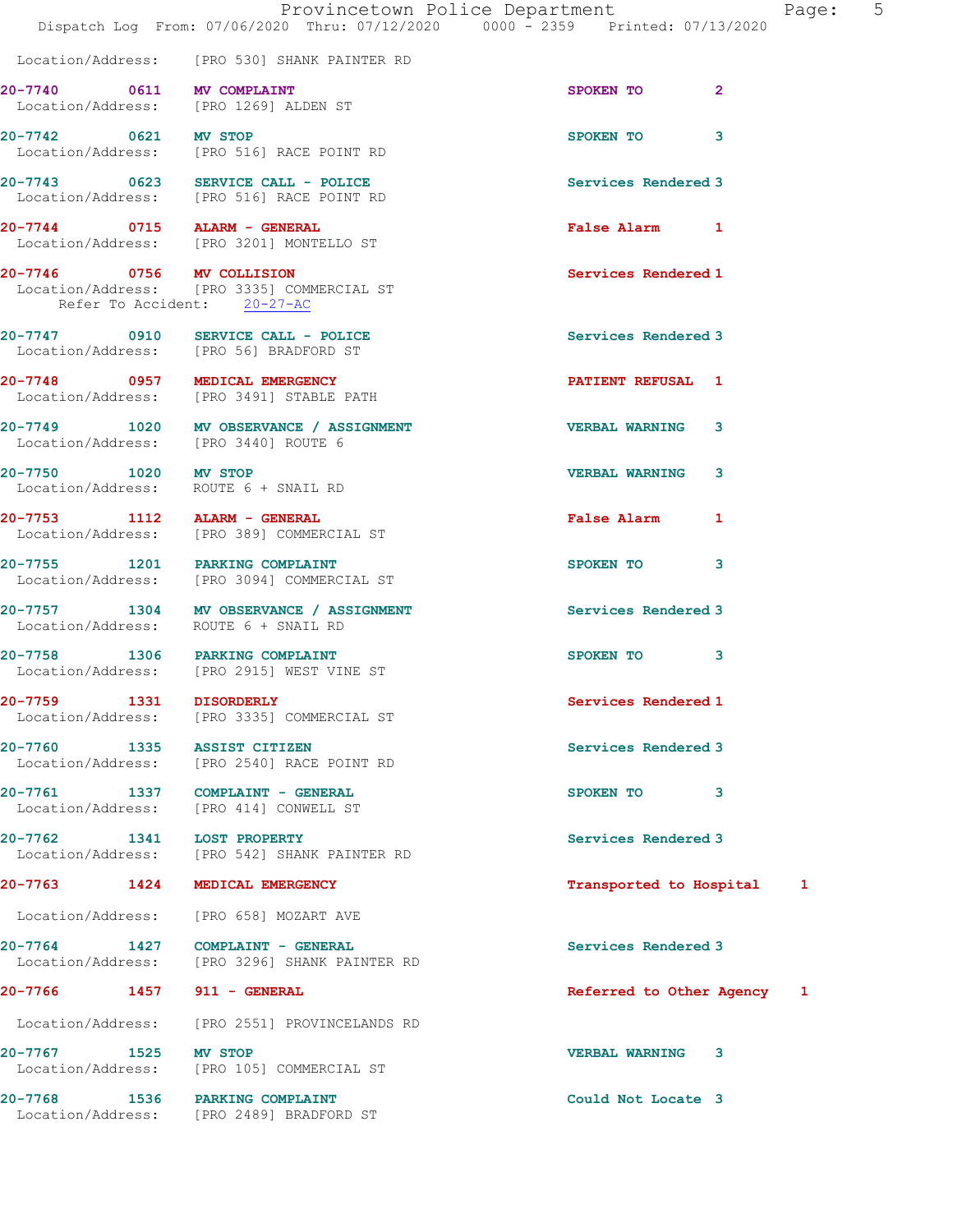|                          |                                                                                                  | Provincetown Police Department<br>Page:<br>Dispatch Log From: 07/06/2020 Thru: 07/12/2020 0000 - 2359 Printed: 07/13/2020 | 6 |
|--------------------------|--------------------------------------------------------------------------------------------------|---------------------------------------------------------------------------------------------------------------------------|---|
|                          | 20-7769 1547 MEDICAL EMERGENCY<br>Location/Address: [PRO 105] COMMERCIAL ST                      | <b>PATIENT REFUSAL 1</b>                                                                                                  |   |
|                          | 20-7770 1635 COMPLAINT - GENERAL<br>Location/Address: [PRO 221] COMMERCIAL ST                    | Could Not Locate 3                                                                                                        |   |
|                          | 20-7772 1730 BUILDING/PROPERTY CHECK<br>Location/Address: [PRO 3259] MACMILLAN WHARF             | Services Rendered 3                                                                                                       |   |
|                          | 20-7775 1813 LOST PROPERTY<br>Location/Address: [PRO 542] SHANK PAINTER RD                       | Services Rendered 3                                                                                                       |   |
| 20-7778 1919 FOLLOW UP   | Location/Address: [PRO 221] COMMERCIAL ST<br>Refer To Arrest: 20-49-AR                           | Services Rendered 2                                                                                                       |   |
|                          | 20-7779 1932 PARK, WALK & TALK<br>Location/Address: [PRO 3259] MACMILLAN WHARF                   | Services Rendered 3                                                                                                       |   |
| 20-7780 2006 MV DISABLED | Location/Address: CONWELL ST + ROUTE 6                                                           | Services Rendered 2                                                                                                       |   |
|                          | 20-7783 2044 ASSIST CITIZEN<br>Location/Address: COMMERCIAL ST + STANDISH ST                     | Services Rendered 3                                                                                                       |   |
|                          | 20-7784 2055 MV OBSERVANCE / ASSIGNMENT                                                          | 3<br>No Action Required                                                                                                   |   |
|                          | Location/Address: [PRO 530] SHANK PAINTER RD                                                     |                                                                                                                           |   |
| 20-7785 2100 MV STOP     | Location/Address: [PRO 2479] ROUTE 6                                                             | <b>VERBAL WARNING 3</b>                                                                                                   |   |
|                          | 20-7787 2117 MV COLLISION<br>Location/Address: ROUTE 6 + SNAIL RD<br>Refer To Accident: 20-28-AC | Services Rendered 1                                                                                                       |   |
|                          | 20-7788 2122 ALARM - GENERAL<br>Location/Address: [PRO 3137] RACE POINT RD                       | False Alarm 1                                                                                                             |   |
|                          | 20-7789 2151 BUILDING/PROPERTY CHECK                                                             | BLDG/PROP Checked/Secured 3                                                                                               |   |
|                          | Location/Address: [PRO 2500] COMMERCIAL ST                                                       |                                                                                                                           |   |
|                          | 20-7790 2158 PARKING COMPLAINT<br>Location/Address: [PRO 526] RYDER ST EXT                       | Services Rendered 3                                                                                                       |   |
| 20-7794 2306 ANIMAL CALL | Location/Address: [PRO 1994] COMMERCIAL ST                                                       | Services Rendered 2                                                                                                       |   |

## For Date: 07/09/2020 - Thursday

| 20-7796                          | 0001 | <b>FOLLOW UP</b><br>Location/Address: [PRO 80] CARVER ST | Services Rendered 2          |
|----------------------------------|------|----------------------------------------------------------|------------------------------|
| $20 - 7798$<br>Location/Address: | 0033 | MV OBSERVANCE / ASSIGNMENT<br>BRADFORD ST + RYDER ST     | Services Rendered 3          |
| $20 - 7799$<br>Location/Address: | 0106 | MV STOP<br>[PRO 397]<br>COMMERCIAL ST                    | 3<br><b>VERBAL WARNING</b>   |
| 20-7801<br>Location/Address:     | 0151 | MV OBSERVANCE / ASSIGNMENT<br>[PRO 2494] BRADFORD ST     | Services Rendered 3          |
| $20 - 7802$                      | 0321 | <b>BUILDING/PROPERTY CHECK</b>                           | BLDG/PROP Checked/Secured 3  |
| Location/Address:                |      | RACE POINT RD<br>[PRO 516]                               |                              |
| 20-7804                          | 0338 | MEDICAL EMERGENCY                                        | Transported to Hospital<br>1 |
| Location/Address:                |      | TPRO 34301 COMMERCIAL ST                                 |                              |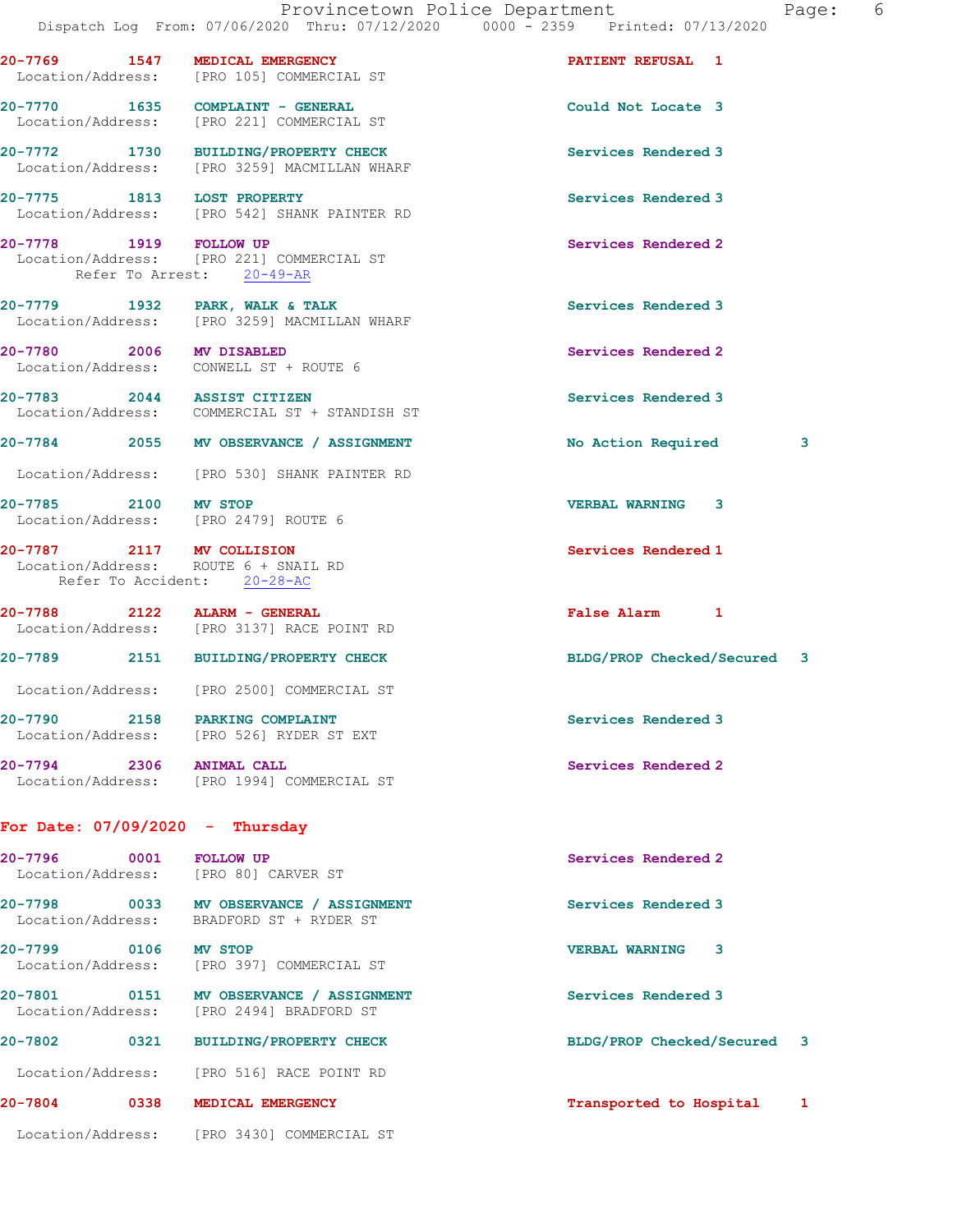Dispatch Log From: 07/06/2020 Thru: 07/12/2020 0000 - 2359 Printed: 07/13/2020 20-7803 0346 BUILDING/PROPERTY CHECK BLDG/PROP Checked/Secured 3 Location/Address: [PRO 440] HARRY KEMP WAY 20-7805 0414 BUILDING/PROPERTY CHECK Services Rendered 3 Location/Address: [PRO 3259] MACMILLAN WHARF 20-7806 0551 BUILDING/PROPERTY CHECK Services Rendered 3 Location/Address: [PRO 537] SHANK PAINTER RD 20-7807 0612 PARK, WALK & TALK Services Rendered 3 Location/Address: RYDER ST + COMMERCIAL ST 20-7808 0616 PARKING COMPLAINT Services Rendered 3 Location/Address: [PRO 1467] CONANT ST 20-7809 0625 MEDICAL EMERGENCY PATIENT REFUSAL 1 Location/Address: [PRO 1621] BRADFORD ST 20-7810 0654 SERVICE CALL - POLICE Services Rendered 3 Location/Address: [PRO 516] RACE POINT RD 20-7811 0741 BUILDING/PROPERTY CHECK Services Rendered 3 Location/Address: [PRO 539] SHANK PAINTER RD 20-7812 0839 COMPLAINT - GENERAL SPOKEN TO 3 Location/Address: [PRO 2818] CONWELL ST 20-7814 0907 BUILDING/PROPERTY CHECK Services Rendered 3 Location/Address: [PRO 2490] PROVINCELANDS RD 20-7815 0947 HAZARDS SPOKEN TO 2 Location/Address: [PRO 1186] COMMERCIAL ST 20-7818 1053 ALARM - FIRE False Alarm 1 Location/Address: [PRO 537] SHANK PAINTER RD 20-7817 1100 MV OBSERVANCE / ASSIGNMENT Services Rendered 3 Location/Address: ROUTE 6 + SNAIL RD 20-7821 1206 LOST PROPERTY Services Rendered 3 Location/Address: [PRO 542] SHANK PAINTER RD 20-7822 1244 SERVICE CALL - POLICE Services Rendered 3 Location/Address: COMMERCIAL ST + HANCOCK ST 20-7824 1333 MV COMPLAINT Services Rendered 2 Location/Address: PRINCE ST + BRADFORD ST 20-7827 1425 LOST PROPERTY Services Rendered 3 Location/Address: [PRO 542] SHANK PAINTER RD 20-7828 1448 MV COLLISION 20-7828 20-7828 1448 No Location/Address: [PRO 539] SHANK PAINTER RD 20-7829 1456 MV COLLISION Services Rendered 1 Location/Address: [PRO 395] COMMERCIAL ST Refer To Accident: 20-29-AC 20-7831 1524 LOST PROPERTY Services Rendered 3 Location/Address: [PRO 542] SHANK PAINTER RD 20-7832 1525 LOST PROPERTY Services Rendered 3 Location/Address: [OT] SOUTH ST

20-7834 1551 MEDICAL EMERGENCY 1 20-7834 PATIENT REFUSAL 1 Location/Address: [PRO 440] HARRY KEMP WAY

20-7837 1709 MEDICAL EMERGENCY 1200 1 1 12 Transported to Hospital 1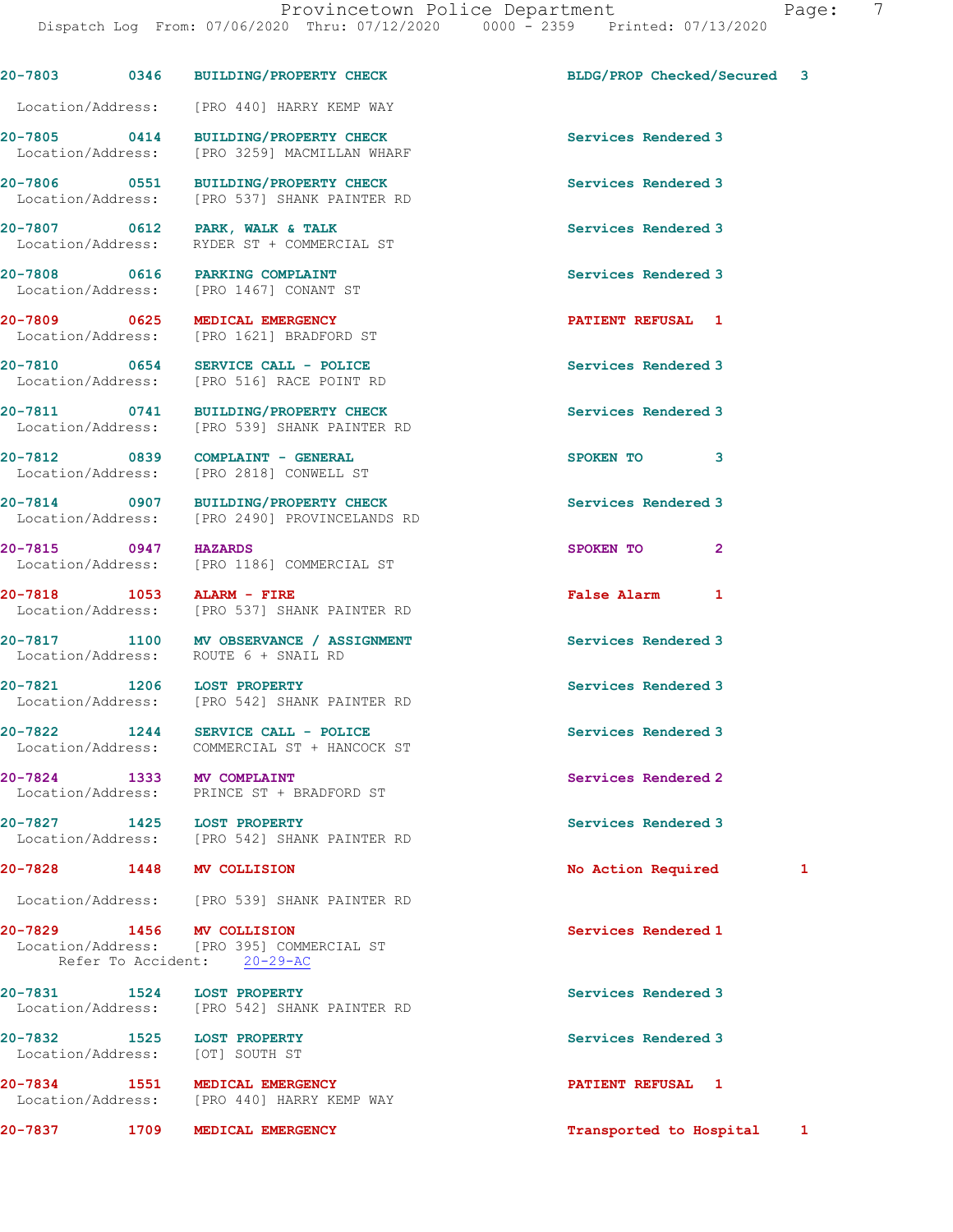Location/Address: [PRO 542] SHANK PAINTER RD Refer To  $P/C: 20-60-AR$ 

- 20-7840 1926 GENERAL INFO Services Rendered 3 Location/Address: [PRO 2492] WINSLOW ST
- 20-7842 2002 SERVICE CALL POLICE Services Rendered 3 Location/Address: [PRO 414] CONWELL ST
- 20-7843 2027 LOST PROPERTY **Services Rendered 3** Location/Address: [PRO 78] BRADFORD ST
- 20-7845 2112 MV OBSERVANCE / ASSIGNMENT Services Rendered 3 Location/Address: ROUTE 6 + SNAIL RD
- 20-7846 2122 MV DISABLED 20-7846 Services Rendered 2 Location/Address: [PRO 3296] SHANK PAINTER RD
- 20-7847 2124 FOLLOW UP Could Not Locate 2 Location/Address: [PRO 221] COMMERCIAL ST
- 20-7849 2216 MV COMPLAINT 2001 2002 2003 Arrest(s) Made 2 Location/Address: [PRO 526] RYDER ST EXT Refer To Arrest: 20-61-AR
- 20-7850 2357 BUILDING/PROPERTY CHECK BLDG/PROP Checked/Secured 3
- Location/Address: [PRO 2539] RYDER ST EXT

## For Date: 07/10/2020 - Friday

|                           | 20-7852 0039 BUILDING/PROPERTY CHECK<br>Location/Address: [PRO 3259] MACMILLAN WHARF            | Services Rendered 3         |              |  |
|---------------------------|-------------------------------------------------------------------------------------------------|-----------------------------|--------------|--|
|                           | 20-7853 0047 MV OBSERVANCE / ASSIGNMENT<br>Location/Address: SHANK PAINTER RD + JEROME SMITH RD | Services Rendered 3         |              |  |
|                           | 20-7855 0137 MV OBSERVANCE / ASSIGNMENT<br>Location/Address: ROUTE 6 + CONWELL ST               | Services Rendered 3         |              |  |
|                           | 20-7856 0243 BUILDING/PROPERTY CHECK                                                            | BLDG/PROP Checked/Secured 3 |              |  |
|                           | Location/Address: [PRO 4157] COMMERCIAL ST                                                      |                             |              |  |
| 20-7857 0245 MV STOP      | Location/Address: [PRO 537] SHANK PAINTER RD<br>Refer To Arrest: 20-62-AR                       | Arrest(s) Made 3            |              |  |
|                           | 20-7860 0530 MEDICAL EMERGENCY<br>Location/Address: [PRO 1387] JEROME SMITH RD                  | Services Rendered 1         |              |  |
|                           | 20-7859 0615 SERVICE CALL - POLICE<br>Location/Address: [PRO 516] RACE POINT RD                 | Services Rendered 3         |              |  |
| 20-7861 0636 MV COMPLAINT | Location/Address: [PRO 2521] ROUTE 6                                                            | Could Not Locate 2          |              |  |
|                           | 20-7862 0712 LARCENY / FORGERY / FRAUD<br>Location/Address: [PRO 1731] SCHUELER BLVD            | SPOKEN TO                   | $\mathbf{2}$ |  |
| 20-7866 0933              | BUILDING/PROPERTY CHECK                                                                         | BLD/PROP CHECKED UNSECURE 3 |              |  |
|                           | Location/Address: [PRO 3287] ROUTE 6                                                            |                             |              |  |
|                           | 20-7868 1026 TRAFFIC CONTROL<br>Location/Address: WEST VINE ST + BRADFORD ST EXT                | Services Rendered 3         |              |  |
| 20-7869 1040 HAZARDS      | Location/Address: [PRO 3222] ALDEN ST                                                           | Services Rendered 2         |              |  |
|                           |                                                                                                 |                             |              |  |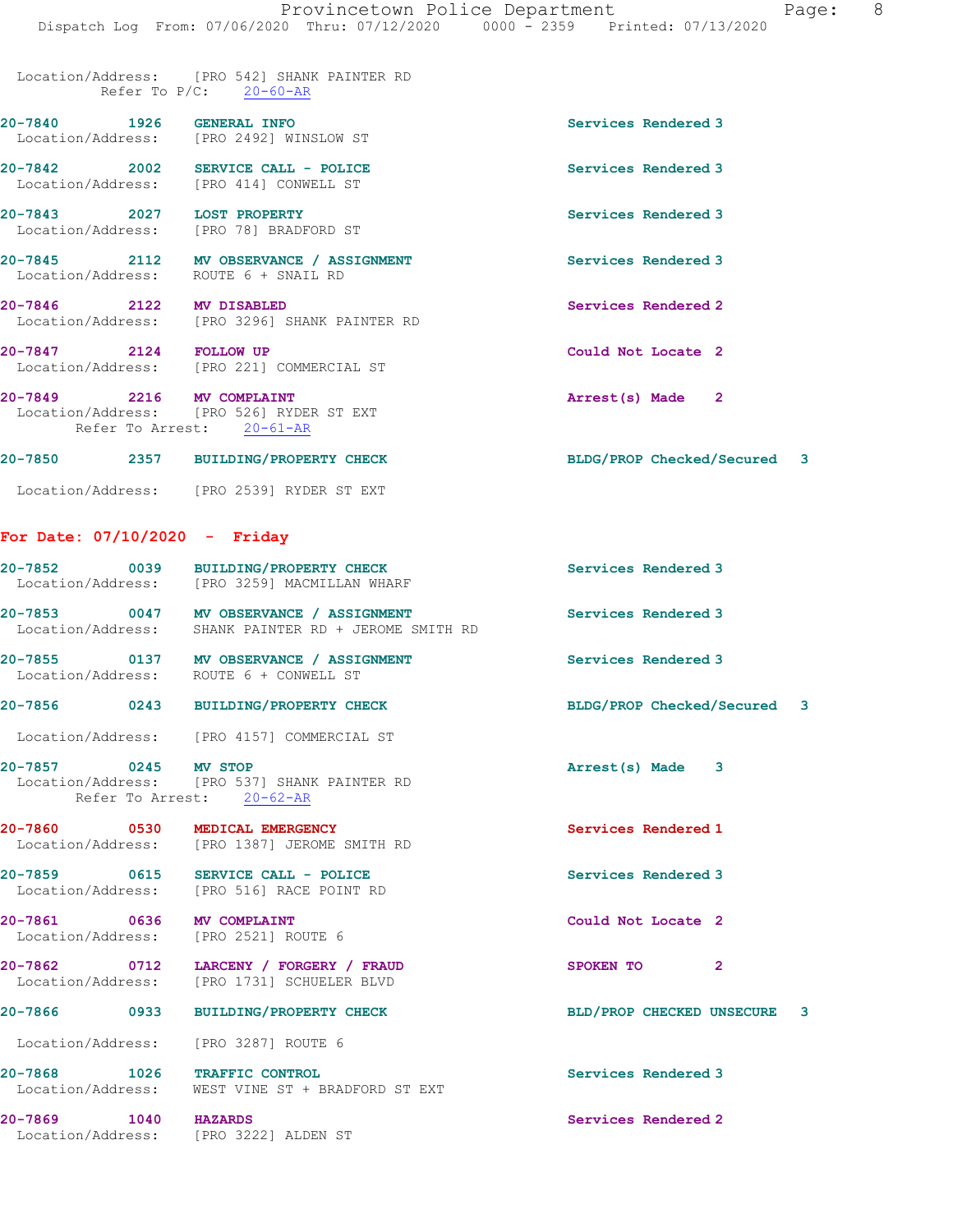Dispatch Log From: 07/06/2020 Thru: 07/12/2020 0000 - 2359 Printed: 07/13/2020 20-7871 1105 MEDICAL EMERGENCY 120 1 12 Transported to Hospital 1 Location/Address: [PRO 2001] CONWELL ST 20-7872 1106 MEDICAL EMERGENCY 1 20 Transported to Hospital 1 Location/Address: COURT ST 20-7874 1256 MEDICAL EMERGENCY **1200 1200 1200** 12 Transported to Hospital 1 Location/Address: [PRO 1017] NELSON AVE 20-7875 1420 COMPLAINT - GENERAL SPOKEN TO 3<br>
Location/Address: [PRO 3296] SHANK PAINTER RD [PRO 3296] SHANK PAINTER RD 20-7877 1539 DISORDERLY SPOKEN TO 1 Location/Address: [PRO 344] COMMERCIAL ST 20-7880 1602 LARCENY / FORGERY / FRAUD Services Rendered 2 Location/Address: [PRO 656] COOK ST 20-7879 1604 MV OBSERVANCE / ASSIGNMENT Services Rendered 3 Location/Address: [PRO 3243] SHANK PAINTER RD 20-7881 1632 FOLLOW UP Services Rendered 2<br>
Location/Address: [PRO 542] SHANK PAINTER RD [PRO 542] SHANK PAINTER RD 20-7882 1641 PARKING COMPLAINT Services Rendered 3 Location/Address: [PRO 1559] CONANT ST 20-7885 1729 GENERAL INFO 3 Location/Address: [PRO 221] COMMERCIAL ST 20-7886 1756 ALARM - GENERAL Referred to Other Agency 1 Location/Address: [PRO 2167] COMMERCIAL ST 20-7887 1837 MEDICAL EMERGENCY 1837 1 Location/Address: [PRO 2333] TELEGRAPH HILL RD 20-7888 1846 GENERAL INFO Services Rendered 3 Location/Address: [PRO 2492] WINSLOW ST 20-7891 1958 PARK, WALK & TALK Services Rendered 3 Location/Address: [PRO 105] COMMERCIAL ST 20-7892 2006 911 - GENERAL Services Rendered 1 Location/Address: [PRO 542] SHANK PAINTER RD 20-7893 2023 NOISE COMPLAINT **SPOKEN TO** 3 Location/Address: [PRO 1043] OLD COLONY WAY 20-7895 2113 MV OBSERVANCE / ASSIGNMENT Services Rendered 3 Location/Address: BRADFORD ST + HOWLAND ST 20-7896 2124 COMPLAINT - GENERAL Services Rendered 3 Location/Address: [PRO 1953] COMMERCIAL ST 20-7897 2142 BUILDING/PROPERTY CHECK Services Rendered 3 Location/Address: [PRO 2540] RACE POINT RD 20-7898 2151 MV STOP VERBAL WARNING 3 [PRO 3670] SHANK PAINTER RD 20-7899 2159 MV OBSERVANCE / ASSIGNMENT Services Rendered 3 Location/Address: SHANK PAINTER RD + JEROME SMITH RD 20-7902 2322 MV STOP VERBAL WARNING 3 Location/Address: STANDISH ST + BRADFORD ST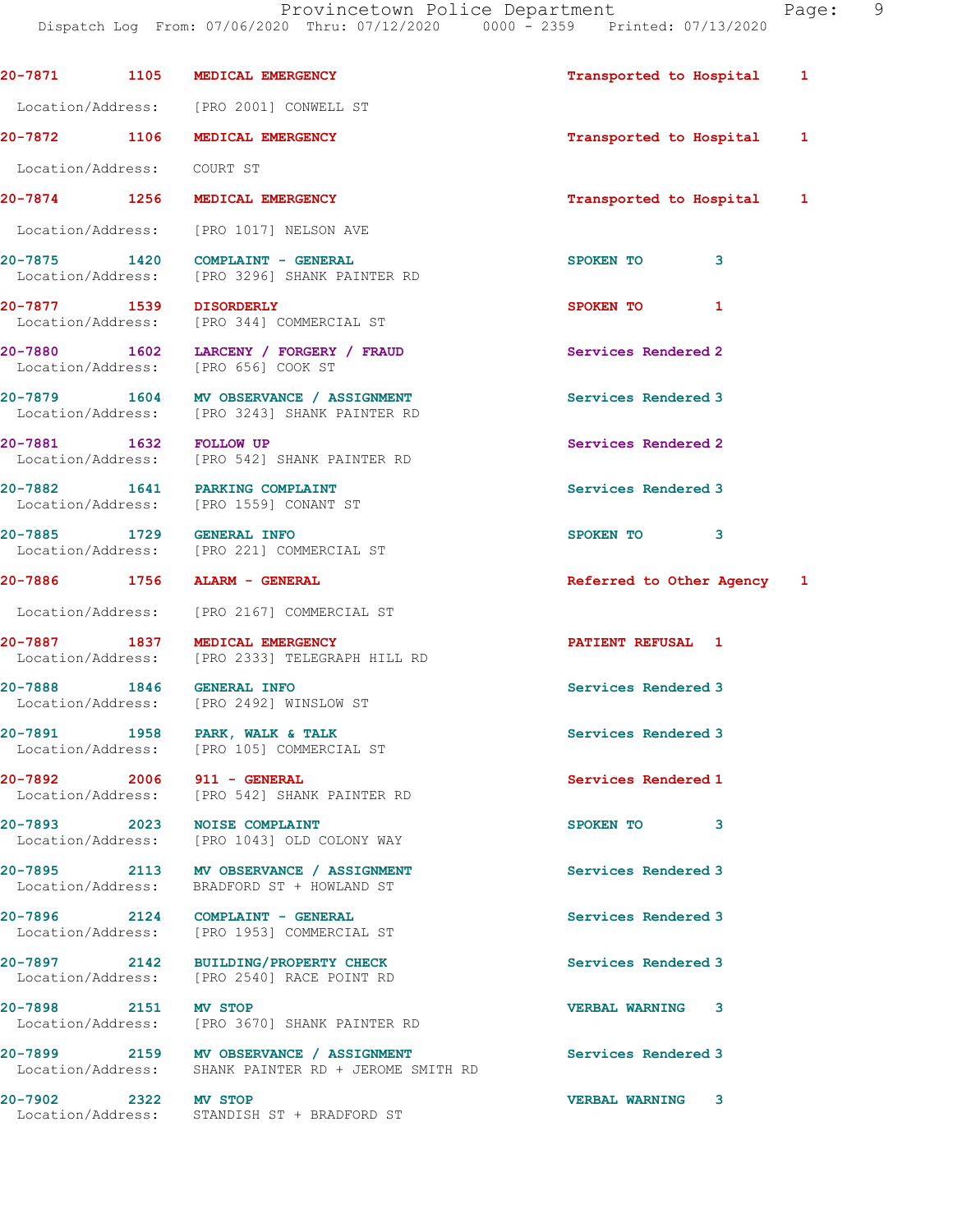20-7903 2326 BY-LAW VIOLATION VERBAL WARNING 2

|                      | Location/Address: [PRO 105] COMMERCIAL ST                                           |                                                                        |                |
|----------------------|-------------------------------------------------------------------------------------|------------------------------------------------------------------------|----------------|
|                      | For Date: $07/11/2020 -$ Saturday                                                   |                                                                        |                |
|                      | 20-7905 0013 BUILDING/PROPERTY CHECK                                                | BLDG/PROP Checked/Secured 3                                            |                |
|                      | Location/Address: [PRO 4081] COURT ST                                               |                                                                        |                |
| 20-7907 0016 MV STOP | Location/Address: [PRO 537] SHANK PAINTER RD                                        | <b>VERBAL WARNING 3</b>                                                |                |
|                      |                                                                                     | 20-7908 0017 ASSIST DEPARTMENT / MUTUAL AID Referred to Other Agency 3 |                |
|                      | Location/Address: [TRU 166] SHORE RD                                                |                                                                        |                |
|                      | 20-7906 0019 BUILDING/PROPERTY CHECK                                                | BLDG/PROP Checked/Secured 3                                            |                |
|                      | Location/Address: [PRO 2206] PILGRIMS LANDING                                       |                                                                        |                |
|                      | 20-7909 0038 MV OBSERVANCE / ASSIGNMENT<br>Location/Address: BRADFORD ST + RYDER ST | Services Rendered 3                                                    |                |
|                      | 20-7910 0056 MV OBSERVANCE / ASSIGNMENT                                             | No Action Required 3                                                   |                |
|                      | Location/Address: [PRO 3440] ROUTE 6                                                |                                                                        |                |
|                      | 20-7911 0104 SERVICE CALL - POLICE<br>Location/Address: [PRO 542] SHANK PAINTER RD  | SPOKEN TO 3                                                            |                |
|                      | 20-7915 0239 ALARM - GENERAL<br>Location/Address: ATLANTIC AVE                      | Services Rendered 1                                                    | $\overline{2}$ |
|                      | 20-7913 0240 BUILDING/PROPERTY CHECK                                                | BLDG/PROP Checked/Secured 3                                            |                |
|                      | Location/Address: [PRO 3259] MACMILLAN WHARF                                        |                                                                        |                |
| 20-7916 0244         | FIRE - CO ALARM<br>Location/Address: [PRO 1169] WINTHROP ST                         | Services Rendered 1                                                    |                |
|                      | 20-7914 0245 MV OBSERVANCE / ASSIGNMENT<br>Location/Address: CONWELL ST + ROUTE 6   | Services Rendered 3                                                    |                |
|                      | 20-7917 0439 BY-LAW VIOLATION                                                       | BLDG/PROP Checked/Secured 2                                            |                |
|                      | Location/Address: [PRO 3296] SHANK PAINTER RD                                       |                                                                        |                |
|                      | Location/Address: ROUTE 6 + HOWLAND ST                                              | Services Rendered 3                                                    |                |
|                      | 20-7919 0539 MV OBSERVANCE / ASSIGNMENT<br>Location/Address: [PRO 3440] ROUTE 6     | Services Rendered 3                                                    |                |
|                      | 20-7920 0549 BUILDING/PROPERTY CHECK                                                | BLDG/PROP Checked/Secured 3                                            |                |
|                      | Location/Address: [PRO 519] RACE POINT RD                                           |                                                                        |                |
|                      | 20-7922 0556 ANIMAL CALL<br>Location/Address: HOWLAND ST                            | Services Rendered 2                                                    |                |
|                      | 20-7921 0557 PARK, WALK & TALK                                                      | No Action Required                                                     | 3              |
|                      | Location: [PRO 3431] LOPES SQUARE                                                   |                                                                        |                |
|                      | 20-7923 0631 BUILDING/PROPERTY CHECK<br>Location/Address: [PRO 3121] COMMERCIAL ST  | Services Rendered 3                                                    |                |
|                      | 20-7926 0726 PARK, WALK & TALK<br>Location/Address: [PRO 3121] COMMERCIAL ST        | Services Rendered 3                                                    |                |
|                      |                                                                                     |                                                                        |                |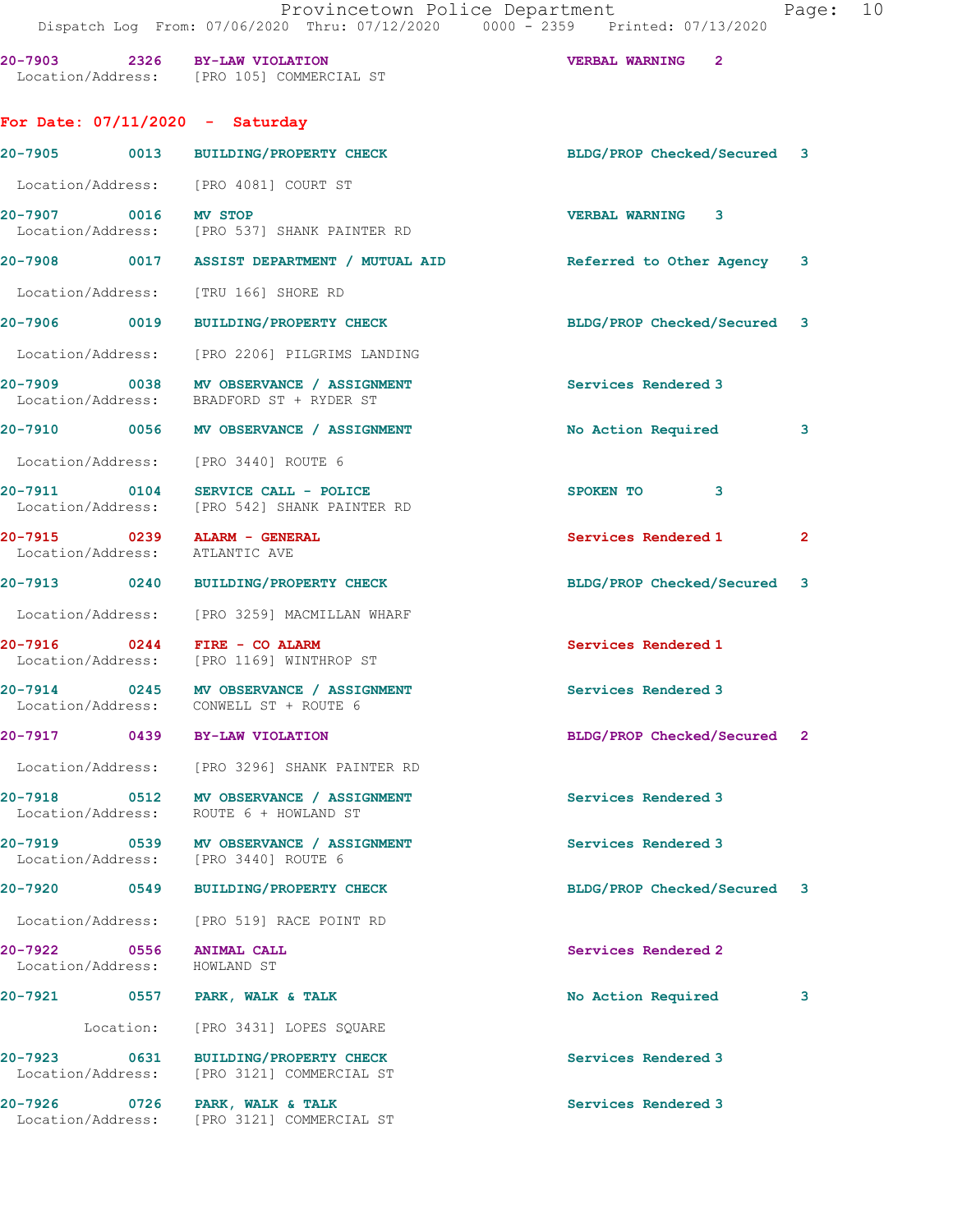Provincetown Police Department Fage: 11 Dispatch Log From: 07/06/2020 Thru: 07/12/2020 0000 - 2359 Printed: 07/13/2020 20-7927 0751 PARK, WALK & TALK Services Rendered 3 Location: [PRO 3431] LOPES SQUARE 20-7929 0816 MV OBSERVANCE / ASSIGNMENT Services Rendered 3 Location/Address: HOWLAND ST + BRADFORD ST 20-7930 0830 MV STOP VERBAL WARNING 3 Location/Address: GOSNOLD ST + BRADFORD ST 20-7932 0924 FLIGHT COVERAGE Services Rendered 3 Location/Address: [PRO 516] RACE POINT RD 20-7933 1002 PET PANTRY Services Rendered 3 Location/Address: [PRO 537] SHANK PAINTER RD 20-7935 1011 ANIMAL CALL Services Rendered 2 Location/Address: [PRO 371] COMMERCIAL ST 20-7937 1031 MEDICAL EMERGENCY Transported to Hospital 1 Location/Address: [PRO 2227] BRADFORD ST 20-7938 1052 911 - GENERAL Services Rendered 1 Location/Address: [PRO 442] HARRY KEMP WAY 20-7940 1108 FOLLOW UP 200 100 FOLLOW UP 2 Location/Address: [PRO 3873] CONWELL ST 20-7941 1114 MEDICAL EMERGENCY 120 1 12 Transported to Hospital 1 Location/Address: [PRO 864] COMMERCIAL ST 20-7942 1205 LARCENY / FORGERY / FRAUD Services Rendered 2<br>
Location/Address: [PRO 1858] BRADFORD ST [PRO 1858] BRADFORD ST 20-7943 1208 BUILDING/PROPERTY CHECK BLDG/PROP Checked/Secured 3 Location/Address: [PRO 3317] CEMETERY RD 20-7944 1223 LOST WALLET<br>
Location/Address: [PRO 542] SHANK PAINTER RD<br>
Services Rendered 3 [PRO 542] SHANK PAINTER RD 20-7945 1229 PARK, WALK & TALK Services Rendered 3 Location/Address: [PRO 537] SHANK PAINTER RD 20-7946 1313 PARKING GATE MALFUNCTION Referred to Other Agency 3 Location/Address: [PRO 75] CAPTAIN BERTIES WAY 20-7947 1318 911 - GENERAL Services Rendered 1 Location/Address: [PRO 4084] COMMERCIAL ST 20-7948 1330 MEDICAL EMERGENCY **1200 1200 1200** 12 Transported to Hospital 1 Location/Address: [PRO 442] HARRY KEMP WAY 20-7949 1341 BUILDING/PROPERTY CHECK BLDG/PROP Checked/Secured 3 Location/Address: [PRO 571] ALDEN ST 20-7952 1427 MEDICAL EMERGENCY **1200 1200 1200** 12 Transported to Hospital 1 Location/Address: [PRO 60] BRADFORD ST 20-7956 1444 FIRE - MUTUAL AID Services Rendered 1 Location/Address: [PRO 1892] SHANK PAINTER RD 20-7957 1446 911 - GENERAL Services Rendered 1

Location/Address: [PRO 3721] MAYFLOWER ST

20-7960 1516 MV STOP VERBAL WARNING 3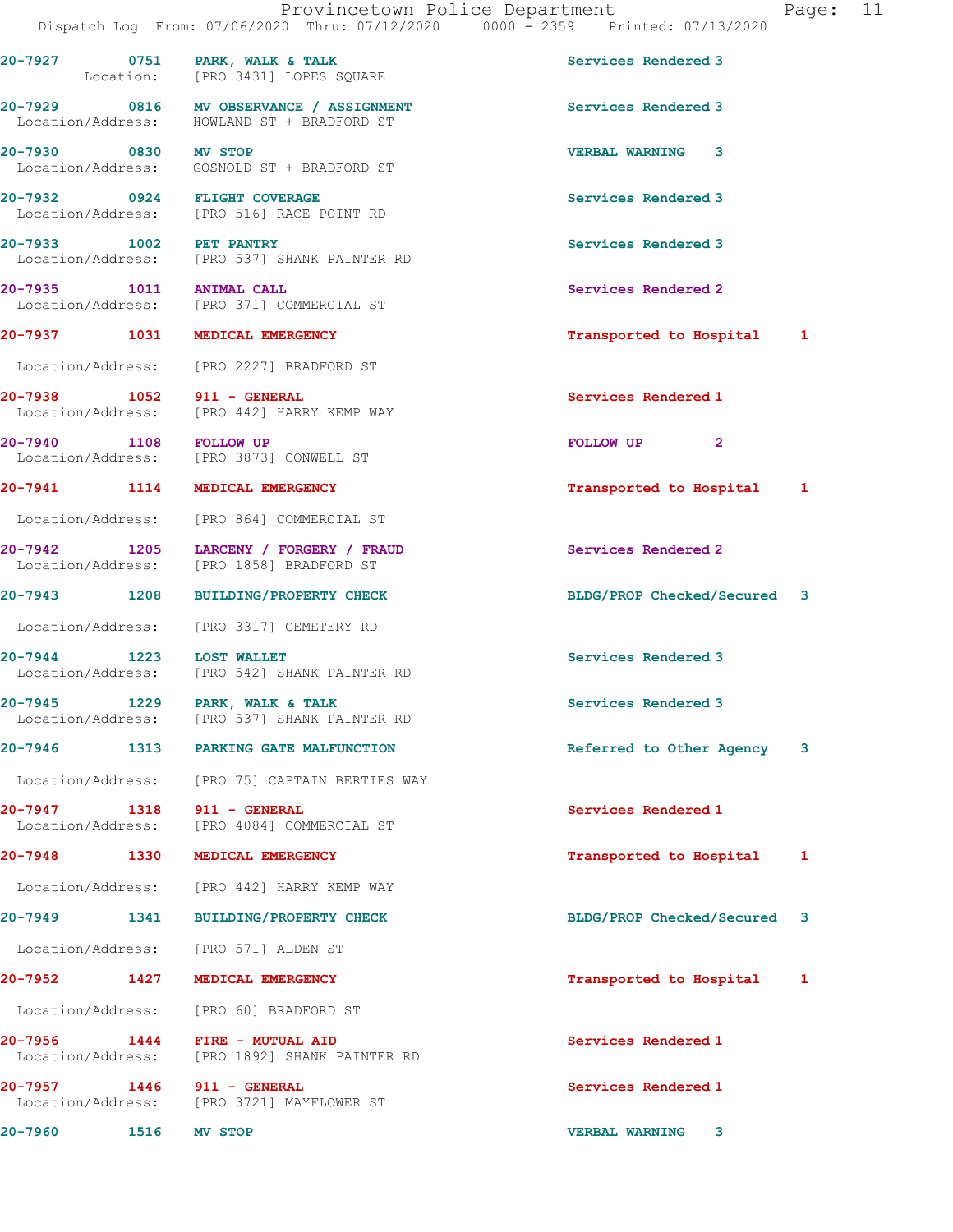|                                               | Dispatch Log From: 07/06/2020 Thru: 07/12/2020 0000 - 2359 Printed: 07/13/2020                          | Provincetown Police Department<br>12<br>Page: |
|-----------------------------------------------|---------------------------------------------------------------------------------------------------------|-----------------------------------------------|
|                                               | Location/Address: [PRO 2479] ROUTE 6                                                                    |                                               |
|                                               | 20-7961 1549 ASSIST DEPARTMENT / MUTUAL AID Services Rendered 3<br>Location/Address: [PRO 2513] ROUTE 6 |                                               |
|                                               | 20-7962 1630 BUILDING/PROPERTY CHECK<br>Location/Address: [PRO 3259] MACMILLAN WHARF                    | Services Rendered 3                           |
| 20-7963 1638 MV STOP                          | Location/Address: [PRO 943] HARRY KEMP WAY                                                              | <b>VERBAL WARNING 3</b>                       |
| 20-7965 1710 MV STOP                          |                                                                                                         | Citation / Warning Issued 3                   |
|                                               | Location/Address: [PRO 2513] ROUTE 6                                                                    |                                               |
| 20-7966 1729 ASSAULT                          | Location/Address: [PRO 155] COMMERCIAL ST                                                               | Services Rendered 1                           |
|                                               | 20-7967 1806 MEDICAL EMERGENCY<br>Location/Address: WINTHROP ST + COMMERCIAL ST                         | <b>PATIENT REFUSAL 1</b>                      |
| 20-7968 1857 ANIMAL CALL                      | Location/Address: [PRO 526] RYDER ST EXT                                                                | Services Rendered 2                           |
|                                               | 20-7969 1916 BUILDING/PROPERTY CHECK<br>Location/Address: [PRO 2540] RACE POINT RD                      | Services Rendered 3                           |
| 20-7971 1920 MV STOP                          | Location/Address: [PRO 521] ROUTE 6                                                                     | <b>VERBAL WARNING 3</b>                       |
|                                               | 20-7970 1928 MV OBSERVANCE / ASSIGNMENT                                                                 | Citation / Warning Issued 3                   |
|                                               | Location/Address: ROUTE 6 + SNAIL RD                                                                    |                                               |
| 20-7972 1950 MV STOP                          | Location/Address: [PRO 105] COMMERCIAL ST                                                               | <b>VERBAL WARNING 3</b>                       |
|                                               | 20-7974 2018 MEDICAL EMERGENCY                                                                          | Transported to Hospital 1                     |
|                                               | Location/Address: [PRO 1538] COMMERCIAL ST                                                              |                                               |
| 20-7976 2049<br>Location/Address: BRADFORD ST | MEDICAL EMERGENCY                                                                                       | Services Rendered 1                           |
| 20-7979 2115 MV STOP                          | Location/Address: [PRO 106] COMMERCIAL ST                                                               | <b>VERBAL WARNING</b><br>3                    |
|                                               | 20-7980 2116 NOISE COMPLAINT<br>Location/Address: [PRO 437] FREEMAN ST                                  | SPOKEN TO<br>3                                |
| 20-7981 2137 MV COMPLAINT                     | Location/Address: [PRO 2479] ROUTE 6                                                                    | Could Not Locate 2                            |
| 20-7982 2157 MV STOP                          | Location/Address: [PRO 3430] COMMERCIAL ST                                                              | VERBAL WARNING 3                              |
| 20-7983 2201 MV STOP                          | Location/Address: HARRY KEMP WAY + CONWELL ST                                                           | VERBAL WARNING 3                              |
| 20-7984 2228 MV COMPLAINT                     | Location/Address: [PRO 75] CAPTAIN BERTIES WAY                                                          | Services Rendered 2                           |
|                                               | 20-7988 2230 PARKING COMPLAINT<br>Location/Address: [PRO 75] CAPTAIN BERTIES WAY                        | Services Rendered 3                           |
|                                               | 20-7987 2333 MV OBSERVANCE / ASSIGNMENT<br>Location/Address: [PRO 3912] SHANK PAINTER RD                | Services Rendered 3                           |
| 20-7989 2337 MV STOP                          | Location/Address: [PRO 2518] ROUTE 6                                                                    | VERBAL WARNING 3                              |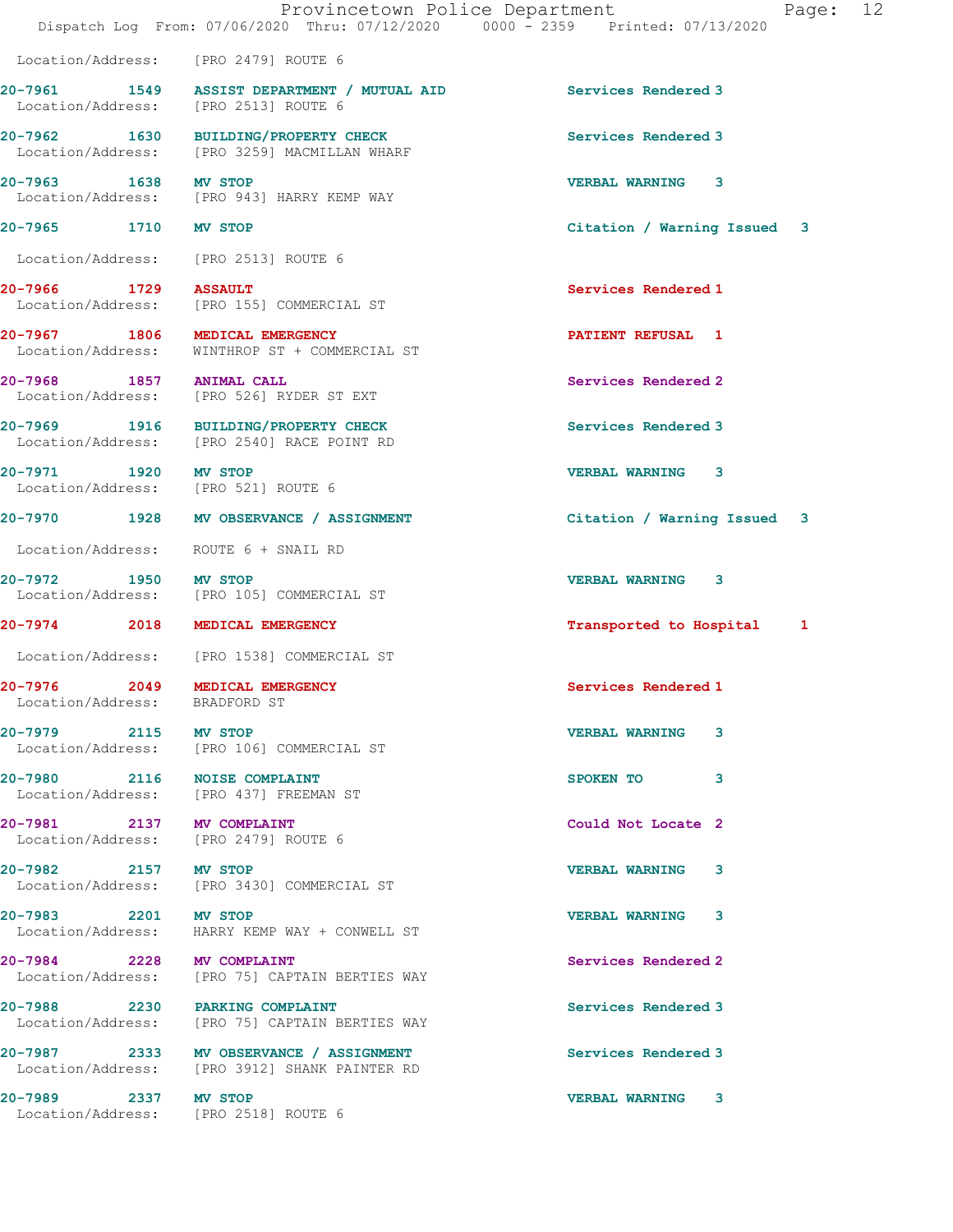|                                                                 | DISPACUL DOG TIOM. 07/00/2020 INIU. 07/IZ/2020                                                  | UUUU LJJJ                      |
|-----------------------------------------------------------------|-------------------------------------------------------------------------------------------------|--------------------------------|
| 20-7990 2345 NOISE COMPLAINT<br>Location/Address: COMMERCIAL ST |                                                                                                 | SPOKEN TO<br>3                 |
| For Date: $07/12/2020 -$ Sunday                                 |                                                                                                 |                                |
|                                                                 | 20-7993 0039 BUILDING/PROPERTY CHECK<br>Location/Address: [PRO 3259] MACMILLAN WHARF            | Services Rendered 3            |
| 20-7994 0039 MV HIT & RUN                                       | Location/Address: CENTER ST + COMMERCIAL ST                                                     | Services Rendered 2            |
|                                                                 | 20-7992 0043 MV OBSERVANCE / ASSIGNMENT<br>Location/Address: HOWLAND ST + BRADFORD ST           | Services Rendered 3            |
|                                                                 | 20-7995 0049 MV OBSERVANCE / ASSIGNMENT<br>Location/Address: ROUTE 6 + CONWELL ST               | Services Rendered 3            |
|                                                                 | 20-7996 0105 BUILDING/PROPERTY CHECK<br>Location/Address: [PRO 433] RYDER ST EXT                | Services Rendered 3            |
|                                                                 | 20-7998 0109 BUILDING/PROPERTY CHECK                                                            | BLDG/PROP Checked/Secured 3    |
| Location/Address:                                               | [PRO 175] COMMERCIAL ST                                                                         |                                |
|                                                                 | 20-8000 0157 BUILDING/PROPERTY CHECK                                                            | BLDG/PROP Checked/Secured 3    |
|                                                                 | Location/Address: [PRO 3609] COMMERCIAL ST                                                      |                                |
|                                                                 | 20-7999 0206 BUILDING/PROPERTY CHECK<br>Location/Address: [PRO 3430] COMMERCIAL ST              | Services Rendered 3            |
|                                                                 | 20-8001 0206 MV STOP<br>Location/Address: [PRO 3485] JEROME SMITH RD                            | <b>VERBAL WARNING 3</b>        |
|                                                                 | 20-8002 0245 MV OBSERVANCE / ASSIGNMENT<br>Location/Address: HARRY KEMP WAY + CONWELL ST        | Services Rendered 3            |
|                                                                 | 20-8003 0339 BUILDING/PROPERTY CHECK                                                            | BLDG/PROP Checked/Secured 3    |
|                                                                 | Location/Address: [PRO 440] HARRY KEMP WAY                                                      |                                |
| 20-8004 0347 ASSIST CITIZEN<br>Location/Address:                | [PRO 75] CAPTAIN BERTIES WAY                                                                    | Services Rendered 3            |
| 20-8005                                                         | 0410 BUILDING/PROPERTY CHECK                                                                    | BLDG/PROP Checked/Secured<br>3 |
|                                                                 | Location/Address: [PRO 516] RACE POINT RD                                                       |                                |
|                                                                 | 20-8007 0458 MV OBSERVANCE / ASSIGNMENT<br>Location/Address: SHANK PAINTER RD + JEROME SMITH RD | Services Rendered 3            |
| 20-8006 0507 HAZARDS                                            | Location/Address: ROUTE 6 + HOWLAND ST                                                          | Services Rendered 2            |
| Location/Address:                                               | 20-8008 0626 BUILDING/PROPERTY CHECK<br>[PRO 2898] JEROME SMITH RD                              | Services Rendered 3            |
| 20-8009 0747<br>Location/Address:                               | BUILDING/PROPERTY CHECK<br>[PRO 3121] COMMERCIAL ST                                             | Services Rendered 3            |
| 20-8011 0759<br>Location/Address:                               | DISTURBANCE - FIGHT / ARGUMENT<br>[PRO 1259] COMMERCIAL ST                                      | Services Rendered 1            |
| 20-8012 0832 FLIGHT COVERAGE                                    | Location/Address: [PRO 516] RACE POINT RD                                                       | Services Rendered 3            |
| 20-8015 0959 TRAFFIC CONTROL<br>Location/Address:               | [PRO 526] RYDER ST EXT                                                                          | Services Rendered 3            |
|                                                                 |                                                                                                 |                                |

20-8016 1040 LOST WALLET **Services Rendered 3**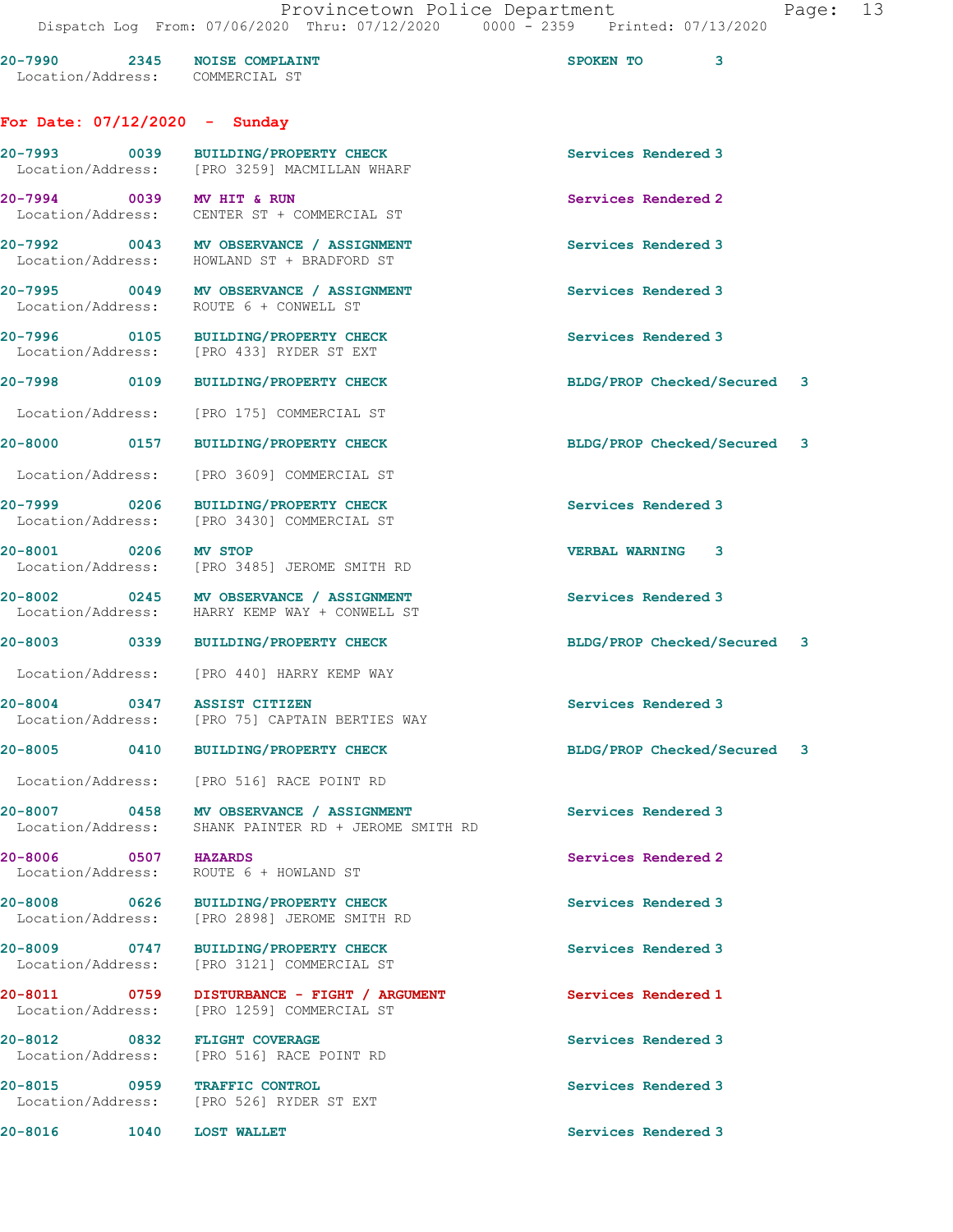20-8017 1043 MV COMPLAINT 2000 2000 No Action Required 2

20-8018 1100 LOST DRIVER'S LICENSE Services Rendered 3

Location/Address: [PRO 542] SHANK PAINTER RD

Location/Address: [PRO 542] SHANK PAINTER RD

Location/Address: [PRO 602] STANDISH ST

20-8020 1104 INJURED SEAL 20-8020 Services Rendered 2<br>
Location/Address: [PRO 106] COMMERCIAL ST [PRO 106] COMMERCIAL ST 20-8021 1120 ASSAULT/PAST OCCURRED Services Rendered 1 Location/Address: [PRO 3222] ALDEN ST 20-8022 1122 FLIGHT COVERAGE Services Rendered 3 Location/Address: [PRO 516] RACE POINT RD 20-8023 1149 911 MISDIAL Services Rendered 1 Location/Address: [TRU 728] HEAD OF THE MEADOW RD 20-8025 1228 ALARM - FIRE Services Rendered 1 Location/Address: [PRO 4125] HARBOR HILL RD 20-8027 1350 MV OBSERVANCE / ASSIGNMENT Services Rendered 3<br>
Location/Address: ROUTE 6 + SNAIL RD Location/Address: 20-8031 1511 COMPLAINT - GENERAL Could Not Locate 3 Location/Address: [PRO 144] COMMERCIAL ST 20-8033 1557 BUILDING/PROPERTY CHECK Services Rendered 3 Location/Address: [PRO 3259] MACMILLAN WHARF 20-8034 1621 MV STOP<br>
Location/Address: [PRO 2521] ROUTE 6 Location/Address: 20-8035 1639 911 - GENERAL Services Rendered 1 Location/Address: [PRO 338] SHANK PAINTER RD 20-8036 1643 BIKE - ACCIDENT PATIENT REFUSAL 1 Location/Address: BRADFORD ST + MASONIC PL 20-8037 1716 BIKE - ACCIDENT Transported to Hospital 1 Location/Address: [PRO 517] RACE POINT RD 20-8039 1735 PROPERTY DAMAGE Services Rendered 3 Location/Address: [PRO 2132] COMMERCIAL ST 20-8038 1741 BUILDING/PROPERTY CHECK Services Rendered 3 Location/Address: [PRO 2206] PILGRIMS LANDING 20-8040 1751 LOST PROPERTY<br>
Location/Address: [PRO 542] SHANK PAINTER RD<br>
Services Rendered 3 [PRO 542] SHANK PAINTER RD 20-8042 1802 COMPLAINT - GENERAL SPOKEN TO 3 Location/Address: [PRO 597] COMMERCIAL ST 20-8044 1818 PARKING COMPLAINT Citation / Warning Issued 3 Location/Address: [PRO 1612] WINTHROP ST 20-8045 1822 HAZARDS Could Not Locate 2 Location/Address: [PRO 312] COMMERCIAL ST 20-8047 1829 PARKING COMPLAINT Services Rendered 3 Location/Address: [PRO 2778] COMMERCIAL ST 20-8048 1842 HAZARDS Services Rendered 2 Location/Address: [PRO 539] SHANK PAINTER RD